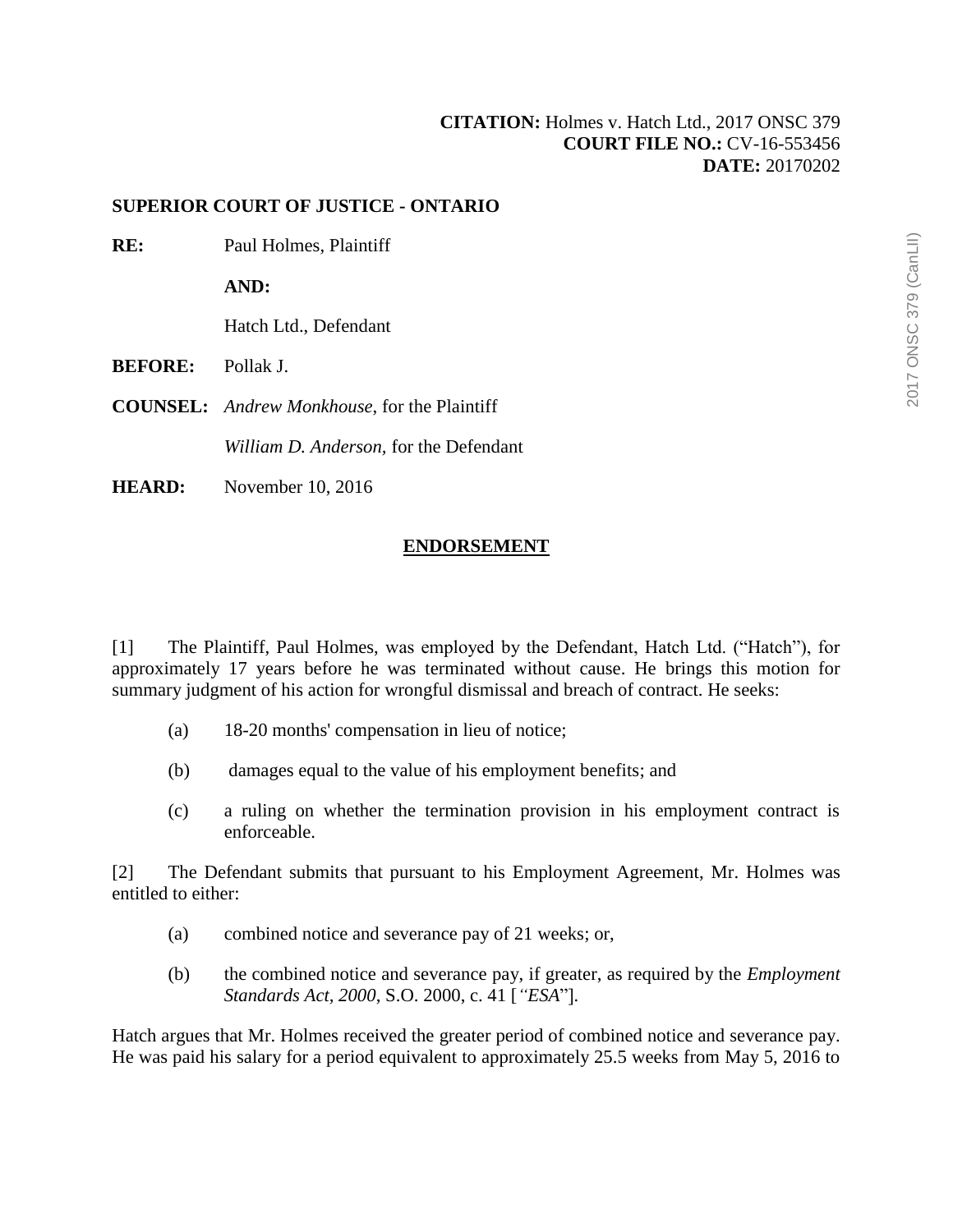the end of October 2016 and his employment benefits continued for eight (8) weeks after termination.

[3] In the alternative, the Defendant submits that as of the hearing of this motion, Holmes had been unemployed for approximately twenty five (25) weeks while being paid his salary. He has therefore suffered no damages and has the obligation to mitigate any damages he may suffer. The Defendant submits that Holmes has limited his serious job search to approximately ten (10) employers in the GTA which is an unreasonable breach of his obligations to mitigate his damages.

- [4] Mr. Holmes' argument on this motion is that:
	- (1) the termination provision in the Employment Agreement incorporates the common law right to reasonable notice;
	- (2) the termination provision does not clearly contract out of the common law or is ambiguous regarding same; and
	- (3) the termination provision violates the *ESA* if it does create a minimum.

In the alternative, he also submits that the Defendant fundamentally breached the Employment Agreement by failing to consider the common law factors of service, position and age, as set out in the termination clause. The consequences of this breach are that he is entitled to reasonable notice as required by common law, as Hatch cannot rely on the termination clause in the Employment Agreement.

[5] As well, Mr. Holmes submits that there was no consideration for the employment contract, and that he is consequently entitled to reasonable notice at common law.

[6] The termination provision relied on by Hatch in the employment agreement is as follows:

"In the event that we must terminate your employment for reasons other than cause, you will receive a termination package which takes into account your years of service, position and age. As a minimum the amount of combined notice and severance you will receive will equal 4 weeks plus one week for each completed year of service, or such greater amount as may be required by statute at the time of termination." [Emphasis added.]

Mr. Holmes argues that the termination provision explicitly reads in and incorporates the common law *Bardal* factors of years of service, position and age: *Bardal v. Globe & Mail Ltd*., 24 D.L.R. (2d) 140 (Ont. H.C.J.) ("*Bardal*") at p. 145. The provision explicitly states that his termination package must be based on these specific factors. Hatch must consider these factors when it makes its decision on the content of the termination package. It does not provide what he is entitled to, but promises that certain factors that will be considered.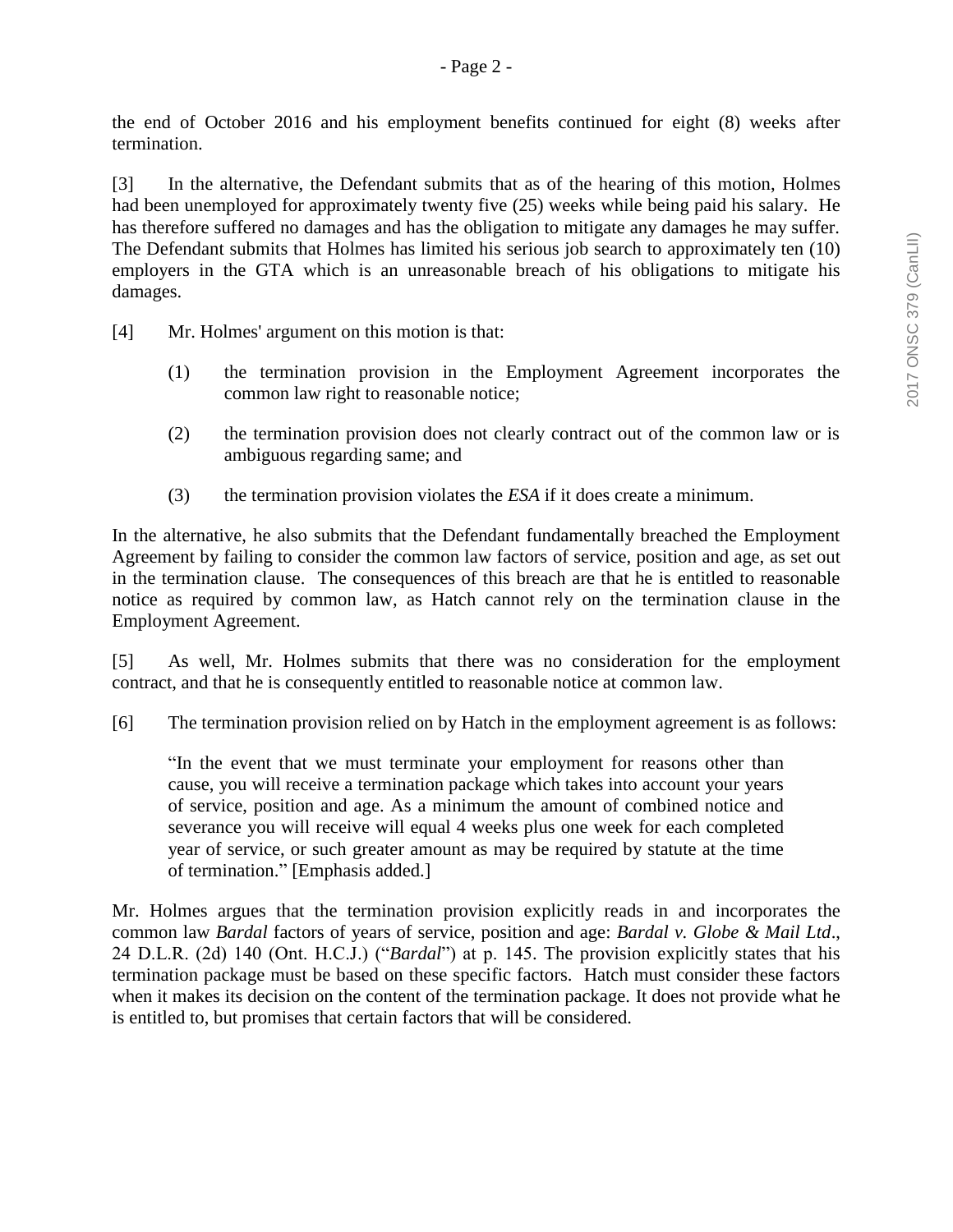[7] I agree with the submission of Mr. Holmes that a proper interpretation of the clause requires that the words be given meaning. The provision creates an obligation for Hatch to consider the listed factors.

[8] The Defendant argues that the evidence on this motion establishes that the factors referred to in the termination clause were considered in deciding on the "package" for Mr. Holmes. Mr. Holmes disagrees.

[9] The Defendant did not provide direct evidence about how the decision regarding the content of Mr. Holmes' termination package was made or what factors were considered when arriving at this decision. Rather, Hatch relies on the "answers to undertakings" given at the examination for discovery of Nancy Kohler, the human resources manager for Central North America of the Defendant, as evidence about the company's decision.

[10] Ms. Kohler was asked the following questions at her examination for discovery with respect to the package offered to Mr. Holmes:

- 185. Q. Yes. Did Hatch take this part of the contract into consideration when preparing the severance package for Mr. Holmes?
	- A. I don't understand the question.
- 186. Q. So, this contract states that "the termination package will take into account your years of service." When preparing the termination package for Mr. Holmes, did Hatch take into account his years of service with the company?
- 189. Q. … How did or did Hatch take into consideration his position when determining his severance package?
	- A. I don't know.
- 190. Q. **Who drafted or determined what Mr. Holmes' severance package would be?**
	- A. **The advisor at the time.**
- 191. Q. **Who was that?**
	- A. **That would have been Leanne Li…**
- 195. Q. **She was the one who determined the severance package for Mr. Holmes?**

A. **She prepares the paperwork and the letters, yes. She was the business partner for them.**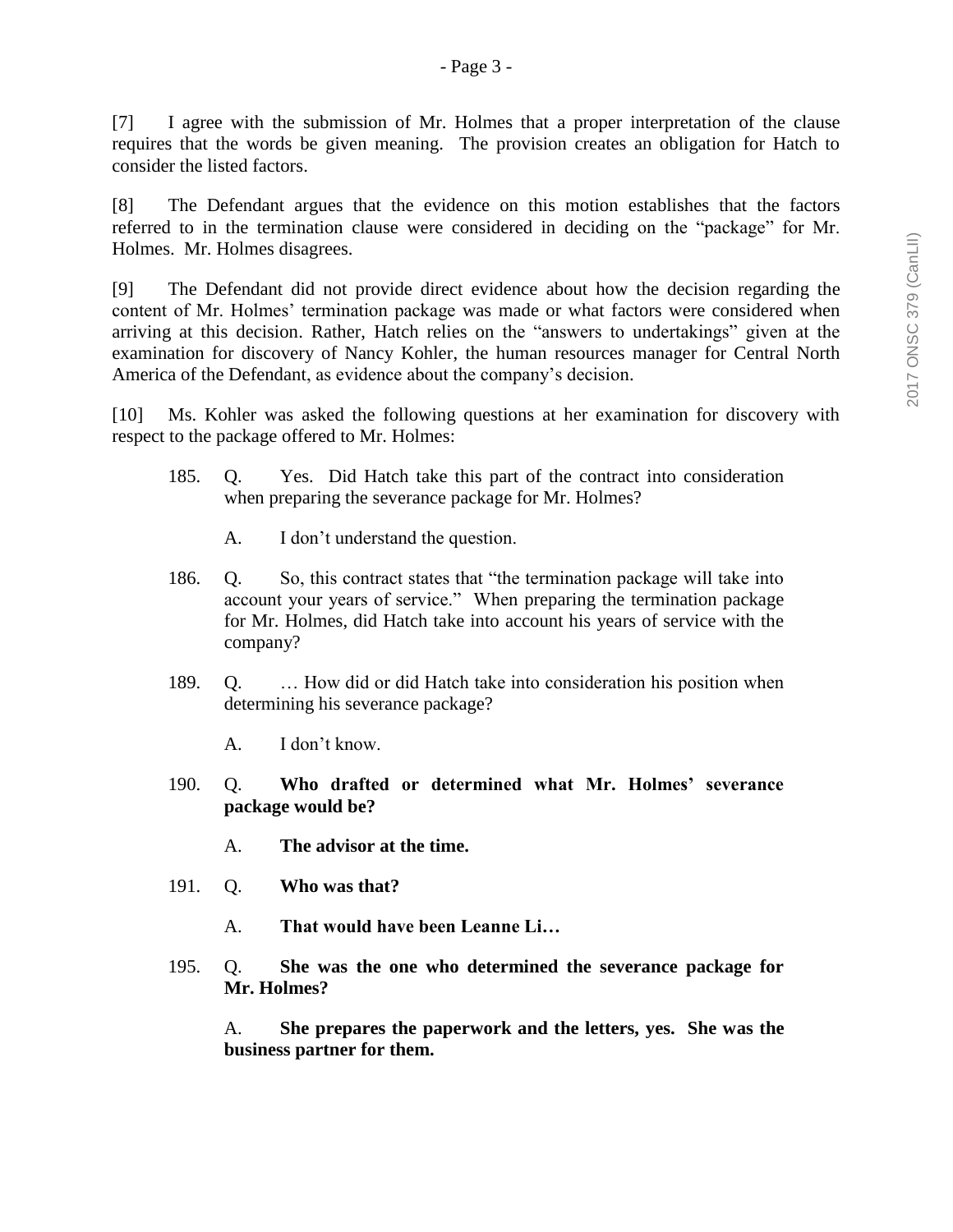- 196. Q. **Who made the decision regarding the actual amounts for the severance package?**
	- A. **We follow the contract in his offer letter.**

**MR. ANDERSON: Who were the people that were actually involved in that discussion?**

**THE DEPONENT: It would have been Leanne Li and I don't know if I would have signed off or Melody Archer would have signed off. I don't know.**

MS. MCLENNAN: Counsel, I'd like an undertaking to advise if Ms. Li considered Mr. Holmes' position when determining the severance package to offer him.

[Emphasis added.]

[11] The undertakings and responses are as follows:

| <b>UNDERTAKINGS</b> |                                                                                                                                            |                                                                                                                                                                                                                                                                                                                |  |  |  |  |
|---------------------|--------------------------------------------------------------------------------------------------------------------------------------------|----------------------------------------------------------------------------------------------------------------------------------------------------------------------------------------------------------------------------------------------------------------------------------------------------------------|--|--|--|--|
| 17                  | Advise whether Ms. Leanne Li<br>considered Mr. Holmes' position<br>when determining the severance<br>package to offer Mr. Holmes.          | A number of factors<br>were<br>considered including Mr. Holmes'<br>position when determining<br>the<br>severance package to offer Mr.<br>Holmes. The decision made in<br>these circumstances was to not<br>provide any more than<br>our<br><b>contractual</b><br>obligations.<br>[Emphasis added.]             |  |  |  |  |
| 18                  | Advise whether<br>$Ms$ .<br>Leanne Li considered<br>Mr. Holmes' age when<br>determining<br>the<br>severance package to<br>offer Mr. Holmes | number of factors<br>$\mathbf{A}$<br>were<br>including<br>considered<br>Mr.<br>Holmes' age when determining<br>the severance package to offer<br>Mr. Holmes. The decision made<br>in these circumstances was to not<br>provide any more than<br>our<br><b>contractual</b><br>obligations.<br>[Emphasis added.] |  |  |  |  |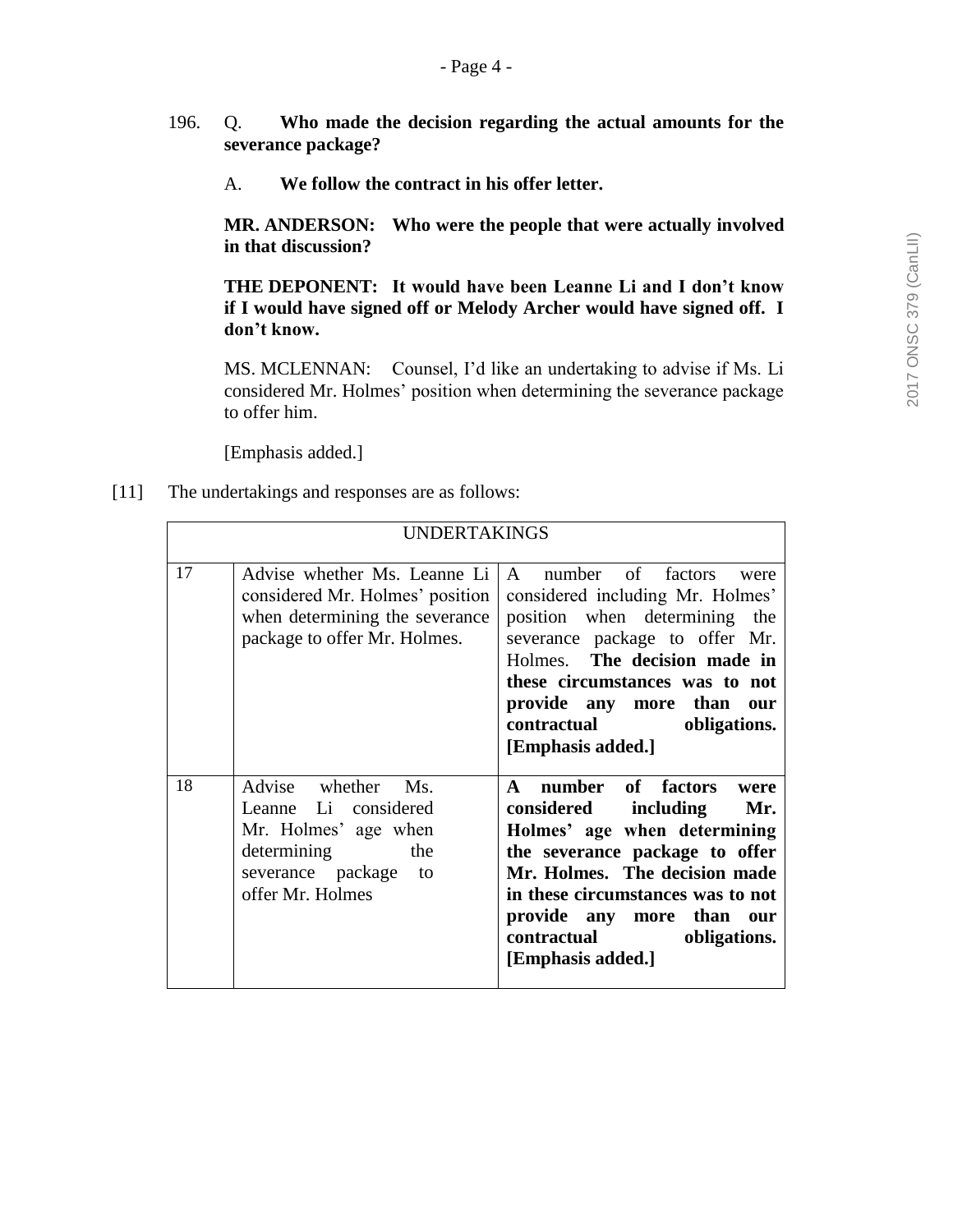[12] From these answers, it is apparent that the employer based the termination package on its own interpretation of its "contractual obligations" and that such interpretation was that only the *ESA* minimums had to be provided.

[13] Both parties agree that a motion for summary judgment of Mr. Holmes' claim is appropriate in this case.

[14] In *Hryniak v. Mauldin, et al* 2014 SCC 7, [2014] S.C.R. 87, the Supreme Court of Canada created a roadmap to follow on a motion for summary judgment. At paragraph 66, the Court states:

"On a motion for summary judgment under Rule 20.04, the judge should first determine if there is a genuine issue requiring trial based only on the evidence before her, without using the new fact-finding powers. There will be no genuine issue requiring a trial if the summary judgment process provides her with the evidence required to fairly and justly adjudicate the dispute and is a timely, affordable and proportionate procedure, under Rule 20.04(2)(a). If there appears to be a genuine issue requiring a trial, she should then determine if the need for a trial can be avoided by using the new powers under Rules 20.04(2.1) and (2.2). She may, at her discretion, use those powers, provided that their use is not against the interest of justice. Their use will not be against the interest of justice if they will lead to a fair and just result and will serve the goals of timeliness, affordability and proportionality in light of the litigation as a whole."

[15] In applying this roadmap, I must ask myself the following: 1) Based on the evidentiary record alone, are there genuine issues that require a trial? 2) Does the evidentiary record before me provide the evidence I need to "fairly and justly adjudicate the dispute"?

[16] On the basis of the evidentiary record, are there genuine issues that require a trial? On the issue of whether Hatch complied with the termination clause, the evidence of Hatch is:

**"The decision made in these circumstances was to not provide any more than our contractual obligations.**

**A number of factors were considered including Mr. Holmes' age when determining the severance package to offer Mr. Holmes. The decision made in these circumstances was to not provide any more than our contractual obligations."**

On this motion for summary judgment Hatch has not, in my view, provided the court with sufficient credible evidence to support its submission that it did consider the factors of age, service, and position when deciding the content of the package to be offered to Mr. Holmes. Hatch has the obligation to put its "best foot forward". Hatch did not adduce evidence from the decision maker Ms. Leanne Li, but rather provided self-serving indirect evidence through answers to undertakings in the cross-examination of Ms. Nancy Kohler, the representative of the Defendant at examination for discovery. The evidence, reproduced above, is a statement that the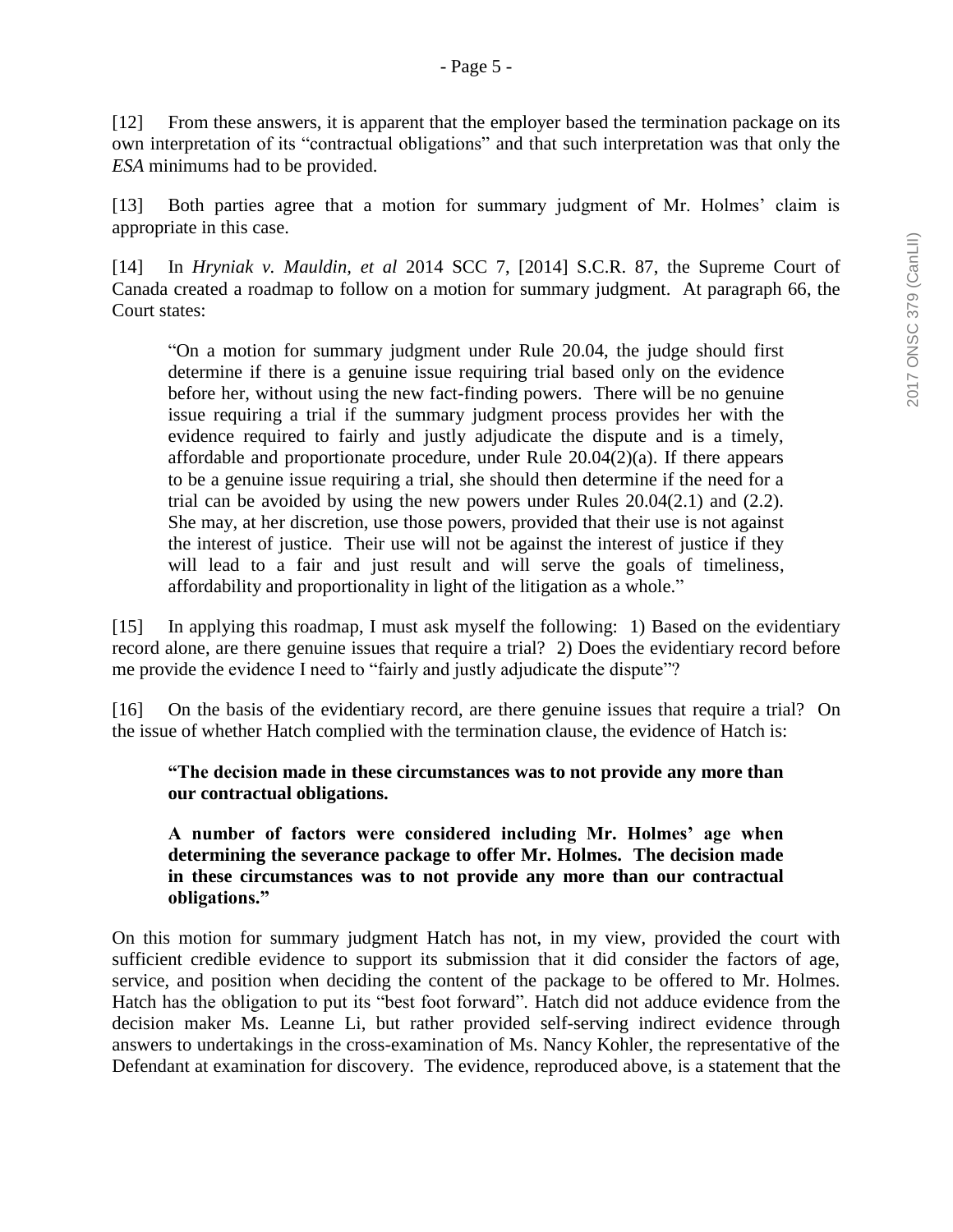factors were considered, and that Hatch decided "not to provide any more than its contractual obligations", but there is no evidence as to how the factors were considered.

[17] Both at the hearing, and after the hearing, the Court requested submissions on the consequences, if any, of the Defendant's failure to consider the factors in deciding what Mr. Holmes' termination package would be. In particular, after the hearing, the Court asked the parties to consider the following cases:

- (a) *Ebert v. Atoma International Inc*., 28 C.C.E.L. (2d) 158 ("*Ebert*");
- (b) *Hamilton v. Open Window Bakery Ltd*., 2004 SCC 9, [2004] 1 S.C.R. 303 ("*Hamilton*");
- (c) *Orr v. Magna Entertainment Corp*., 63 C.C.E.L (3d) 132 ("*Orr* "); and
- (d) *Goldsmith v. Sears Canada Inc*., 2013 ONSC 3214, 257 A.C.W.S. (3d) 102 ("*Goldsmith*").

[18] Hatch argues that in *Hamilton,* the Supreme Court of Canada held that when a contract has been repudiated, the breaching party is required to perform no more than the minimum performance guaranteed under the contract. At para. 11, the Court quoted *Cockburn v. Alexander* (1848), 6 C.B. 791 for stating that "where there are several ways in which the contract might be performed, that mode is adopted which is the least profitable to the plaintiff, and the least burthensome to the defendant."

[19] Mr. Holmes argues that the contract, if valid, does not limit his notice but at most, provides Hatch with some discretion to decide on the amount of notice to be given. He further argues that Hatch has not met its burden of proving that there is a genuine issue requiring a trial on whether Hatch did consider the factors set out in the termination clause when it made its decision about the termination "package" to be given to Mr. Holmes.

[20] Mr. Holmes submits that the principles in *Hamilton* are not applicable to this case. The termination provision provides that "…you will receive a termination package which takes into account your years of service, position and age." It does not provide that the consideration of the factors are an alternative to *ESA* minimums. **Rather, it treats consideration of the factors to arrive at a suitable termination package as an additional requirement, subject to the** *ESA* **minimums.**

[21] I agree with these submissions. The principles set out in the *Hamilton* case are not applicable as the termination clause provides for one mode of performance, namely, that Hatch will provide Mr. Holmes with an **appropriate** termination package that complies with the *ESA*  minimums and is based on a consideration of the listed factors.

[22] I agree with both parties that there is no genuine issue requiring a trial and that the evidentiary record provides me with the necessary evidence to fairly and justly adjudicate the issue of whether Hatch has breached the Employment Agreement. I have found that the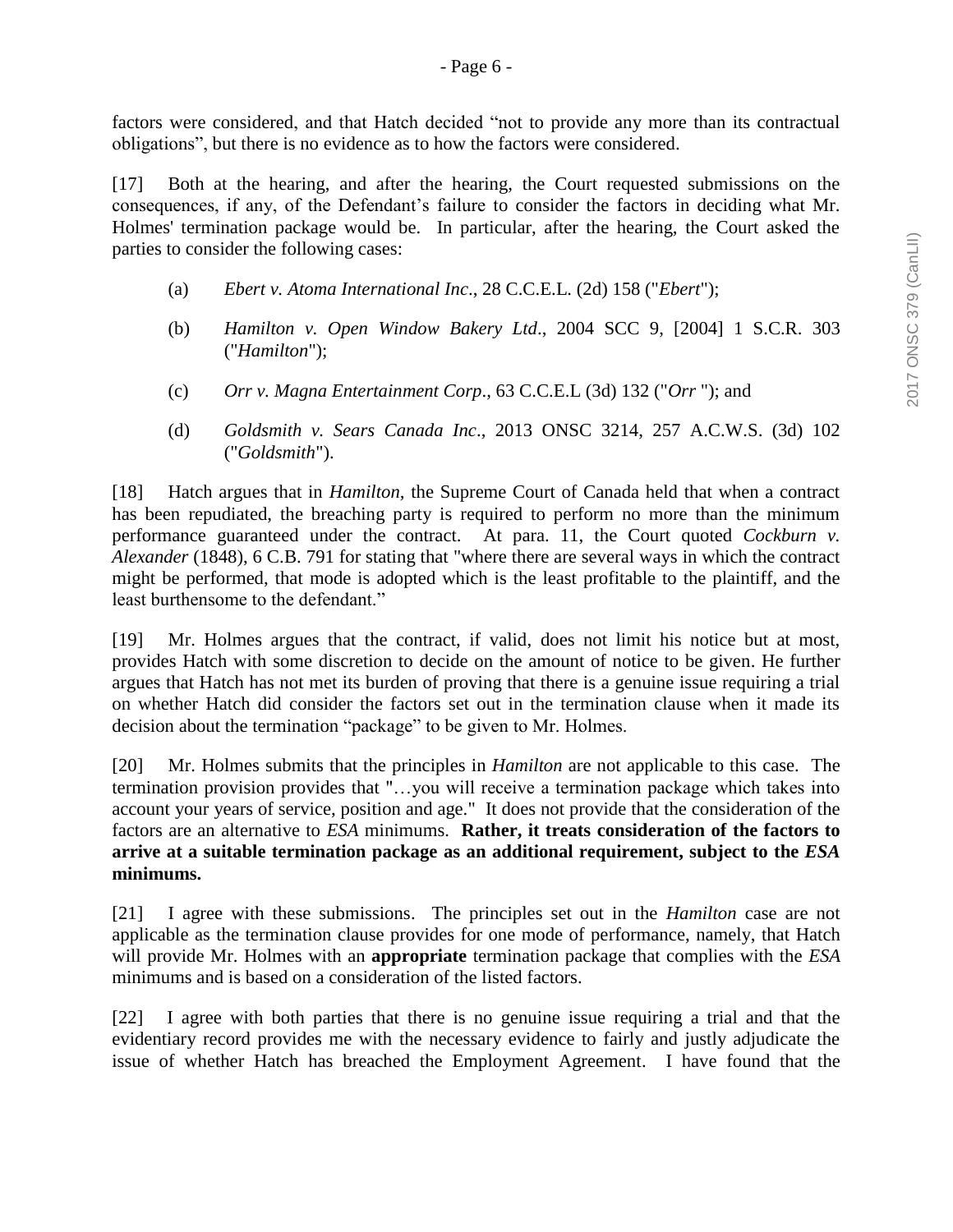evidence supports my finding that Hatch has breached the Agreement by not considering the factors. What are the consequences of this breach?

[23] As the Plaintiff submits that Hatch fundamentally breached the Employment Agreement by failing to consider the factors set out in the Agreement, specifically years of service, position and age, Hatch has repudiated the Agreement. The Agreement therefore becomes invalid and the damage award must be based on the common law.

[24] Mr. Holmes relies on *Ebert* to support his argument that Hatch cannot breach the contract "and then rely on the termination clause which it breached, to limit its liability." I agree with these submissions. Mr. Holmes is therefore entitled to damages for failure to provide reasonable notice in accordance with the common law. It is therefore not necessary for this Court to consider the issue of whether the employment contract is not enforceable because there was no consideration for it.

[25] The Plaintiff's Claim for damages for failure to give reasonable notice is greater than the amount of time that has elapsed since his termination of employment to the time of the hearing of this motion. An award in favour of the Plaintiff would have the practical effect of removing the Plaintiff's obligation to mitigate his damages.

[26] With respect to the obligation to mitigate damages, Hatch submits that Mr. Holmes has limited his job search to approximately ten (10) employers in the GTA which has similar employment in his field of expertise. As well, Mr. Holmes does not include a cover letter, sending only his resume electronically.

[27] Before considering the best way to deal with the "mitigation" issues, I must determine the amount of reasonable notice to which the Plaintiff is entitled, subject to his obligation to mitigate his damages. I must consider the factors set out in *Bardal.*

[28] Mr. Holmes submits that his notice period should be eighteen (18) to twenty (20) months, plus the value of benefits, and that there should be no deduction for his failure to mitigate.

[29] In his factum, Mr. Holmes argues the *Bardal* factors apply as follows:

"87. **Nature of Employment**: The Plaintiff was employed as a Project Manager and Senior Water Resources Engineer. This is a professional job which is specialized.

88. **Length of Service**: The Plaintiff was employed for just over 17 years from January 25, 1999 until he was terminated without cause or advanced notice on May 5, 2016.

89. **Age**: At the date of his termination, the Plaintiff was 54 years old. His date of birth is December 30, 1961.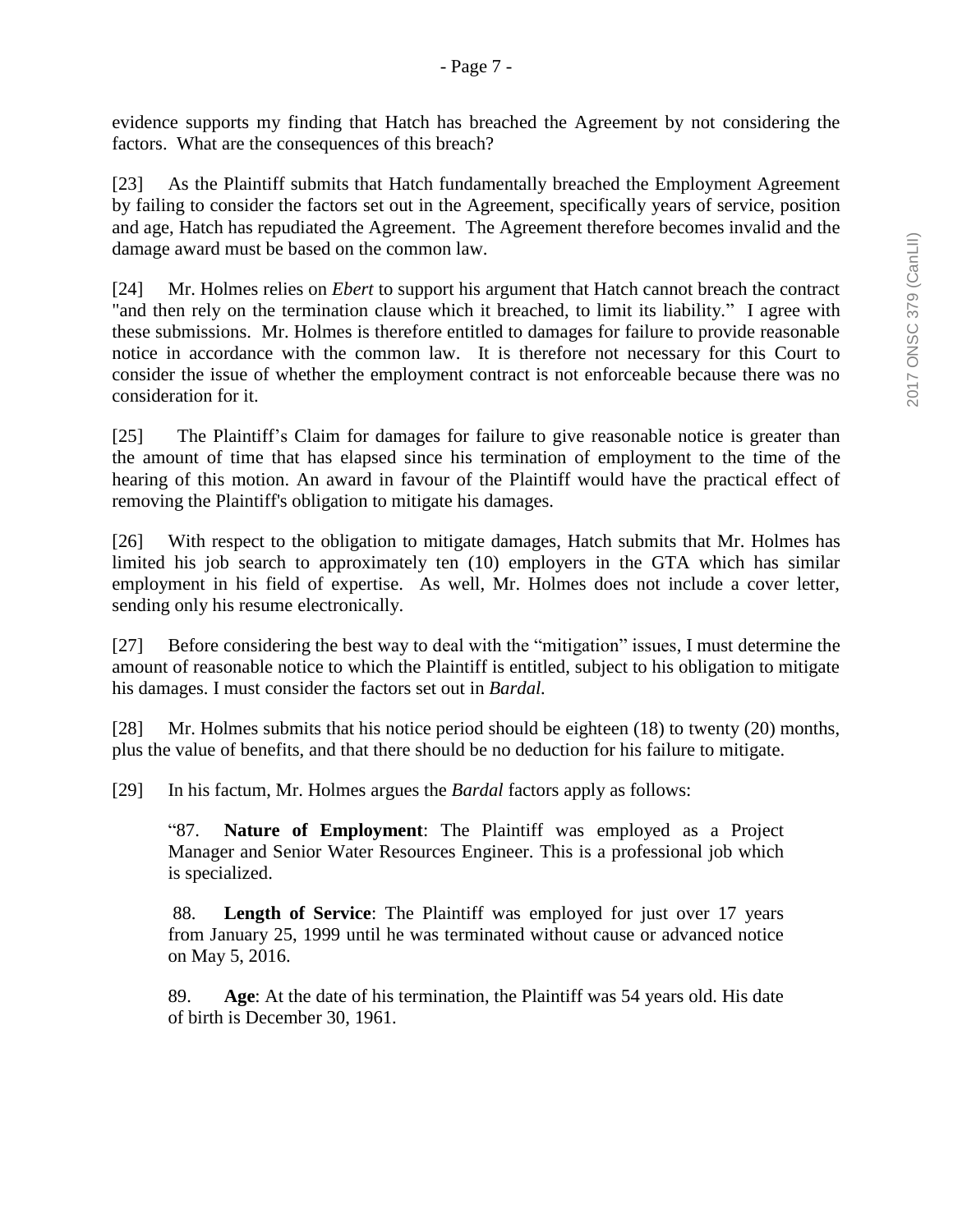90. **Availability of Similar Employment, Having Regard to Experience, Training, and Qualifications**: The Plaintiff submits that this factor ought to be considered in the context provided in *Bardal*, cited supra: it involves not only a "listing" of all the comparable positions available, but a consideration of the Plaintiff's level of qualifications for those positions."

[30] Hatch argues, in the alternative to its position that the Termination Clause is valid and enforceable, that the common law reasonable notice period is between nine (9) and fifteen (15) months, based on the following *Bardal* factors:

**"Age**: The Plaintiff was fifty-four (54) years of age at the time of termination and was therefore not near the end of his working career.

**Length of service**: Holmes' approximately seventeen (17) years of recognized service is not short-term, but not particularly long service.

**Character of employment**: The character of employment factor tends to justify a longer notice period for senior management employees and a shorter period for middle or lower rank or unspecialized employees. The Plaintiff's position was not that of a manager or executive at Hatch.

**Availability of similar employment**: Hatch confirms that comparable employment for the Plaintiff is available. "Water Resources Engineer" and "Environmental Engineer" job searches of the Indeed job search engine in September, 2016 generate lists of 88 and 354 job opportunities, respectively, within the Greater Toronto Area. The Plaintiff has been unemployed for six (6) months and has been paid his salary for the entire period.

*Slater v. Sandwell Inc*., 1994 CanLII 7414 (ON SC) at para 53 - 55 citing *Zeggil v. Foundation Co. of Canada* (1980), 2 C.C.E.L. 164 (Ont. H.C.)"

| $\left[31\right]$ | Hatch also relies upon the following authorities in support of its alternative position that |
|-------------------|----------------------------------------------------------------------------------------------|
|                   | the appropriate reasonable notice period is between nine (9) and fifteen (15) months:        |

| <b>Case</b>                                                                          | Age | <b>Service</b> | <b>Position</b>                      | <b>Notice</b> |
|--------------------------------------------------------------------------------------|-----|----------------|--------------------------------------|---------------|
| Vist <i>v. Best Theratronics</i><br>Ltd., 2014 ONSC 2867, 241<br>A.C.W.S. (3d) 144   | 54  | 16<br>years    | <b>Senior Radiation</b><br>Physicist | 6 months      |
| McLean v. Raywal Limited<br>Partnership, 2013 ONCA<br>312, 228 A.C.W.S. (3d)<br>130. | 45  | 12<br>years    | Kitchen Designer                     | 8 months      |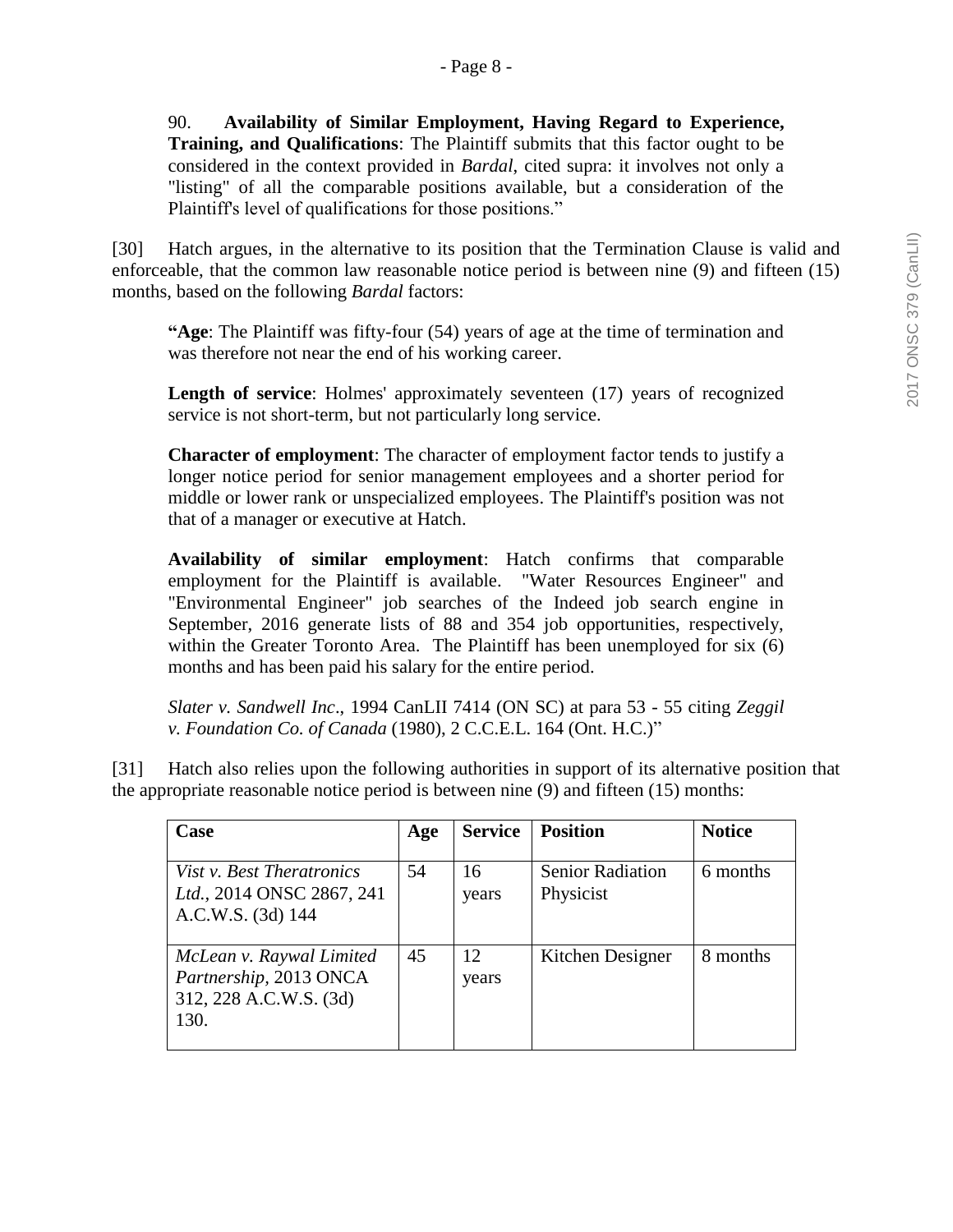| Briant v. Gerber (Canada)<br>Inc.(1989), 17 A.C.W.S.<br>$(3d)$ 186 (Ont. H.C)                                     | 49             | 15<br>years   | Engineer                               | 9 months  |
|-------------------------------------------------------------------------------------------------------------------|----------------|---------------|----------------------------------------|-----------|
| Morris v. Rockwell<br>International of Canada<br>Ltd. (1993), 47 C.C.E.L.<br>183 (Ont. Gen. Div.)                 | 50             | 10.5<br>years | Engineering<br>assistant<br>technician | 10 months |
| Jadubir v. Martinrea<br><i>International Inc.</i> 2012<br>ONSC 1367, 213 A.C.W.S.<br>$(3d)$ 920                   | $\overline{a}$ | 15<br>years   | Lead Hand<br>Toolmaker                 | 12 months |
| <b>Russell v. Molson Breweries</b><br><i>(Ontario)</i> Ltd. $(1995)$ , 9<br>C.C.E.L. (2d) 277 (Ont.<br>Gen. Div.) | 43             | 17<br>years   | <b>Quality control</b><br>analyst      | 13 months |
| Bullen v. Protor & Redfern<br>Ltd. (1996), 20 C.C.E.L.<br>$(2d)$ 36 (Ont. Gen. Div.)                              | 41             | 21<br>years   | Site representative<br>surveyor        | 16 months |
| <b>Beatty v. Best Theratronics</b><br>Ltd., 2014 ONSC 3376, 241<br>A.C.W.S. (3d) 374                              | 58             | 16<br>years   | <b>Radiation Safety</b><br>Officer     | 16 months |

[32] After considering the *Bardal* factors and the parties' submissions, I find that the reasonable notice period is 18 months. A deduction must be made from any damages award for the notice and payments that have already been paid to or received by Mr. Holmes.

[33] With respect to the issue of the Plaintiff's continuing duty to mitigate, I find that the evidentiary record does not allow this Court to make a finding on whether the Plaintiff will have any employment income loss during the balance of the notice period or whether he will successfully mitigate. Even though the Plaintiff has argued that he has not been able to find employment to the date of this motion, he moved for summary judgment knowing that it would be heard before he suffered any loss of employment income. To remedy this difficulty, the parties have advised the Court that they agree to follow the approach the Court has taken in the case of *Markoulakis v. SNC-Lavalin Inc.*, 2015 ONSC 1081, 253 A.C.W.S. (3d) 362.

[34] The Court has determined that the total reasonable notice period for Mr. Holmes is 18 months. It follows that the Defendant has the obligation to pay Mr. Holmes the appropriate monthly compensation for the balance of the 18 month notice period subject to the deductions I have referred to above. The Defendant's obligation to pay is also subject to the Plaintiff's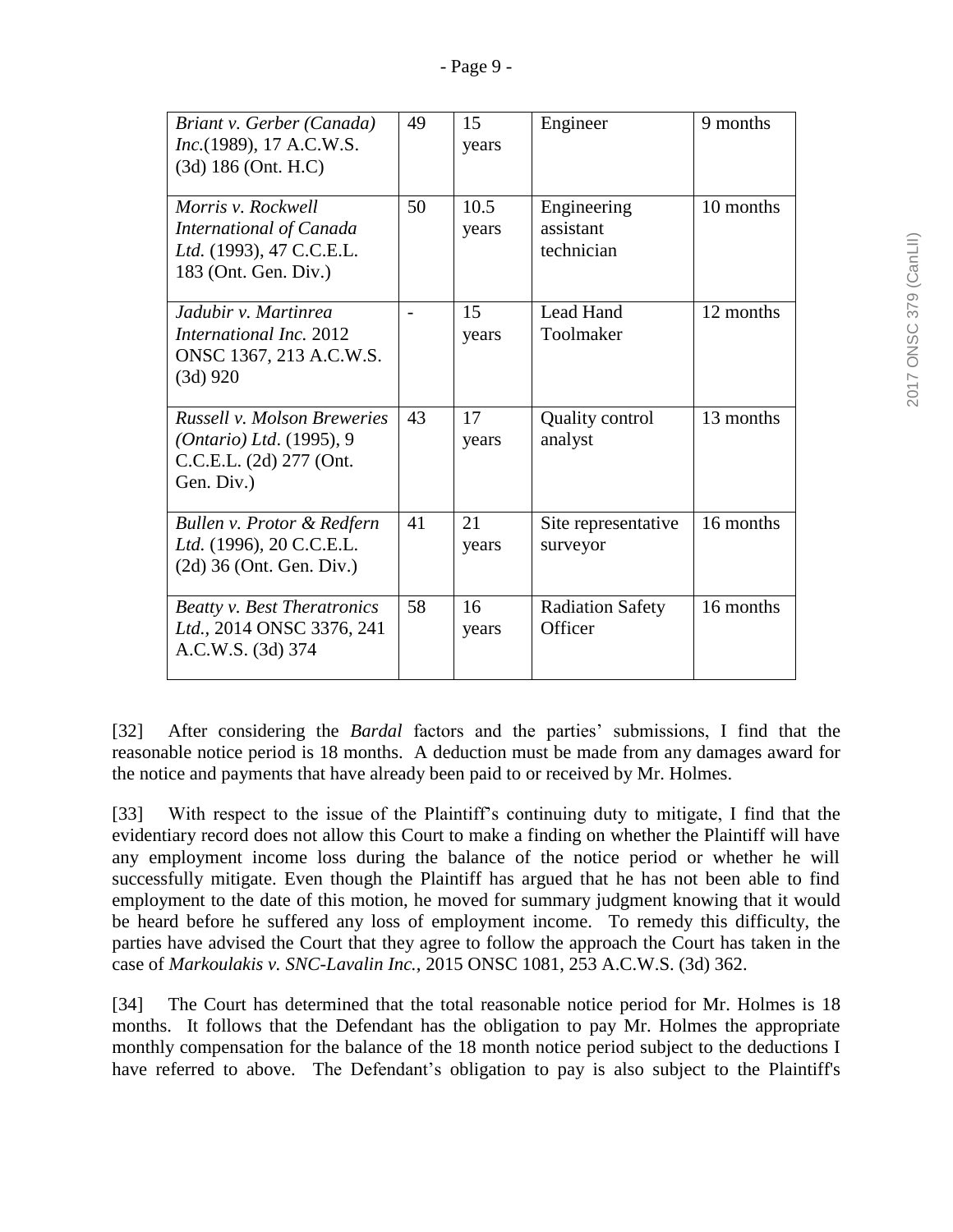obligation to mitigate his damages and to a deduction in the monthly payments by the Defendant for any earnings from employment or a business. If during the balance of the notice period, the Defendant challenges the mitigation efforts or earnings of the Plaintiff and does not make such payments to the Plaintiff, the parties should determine the appropriate procedure for resolving this dispute.

[35] The parties have not agreed to, or provided the Court with, evidence on the amount of compensation Mr. Holmes is entitled to on a monthly basis for damages during the notice period. The Court has therefore only provided the parties with the above-noted legal determination of the duration of the reasonable period.

[36] Partial summary judgment is therefore granted by way of a declaration with respect to Mr. Holmes' entitlement to 18 months' damages for wrongful dismissal. The parties did not make any submissions on the procedure to be used if they require adjudication on the remaining potential issues and the calculation of "mitigation and damages". I therefore make no ruling in this regard.